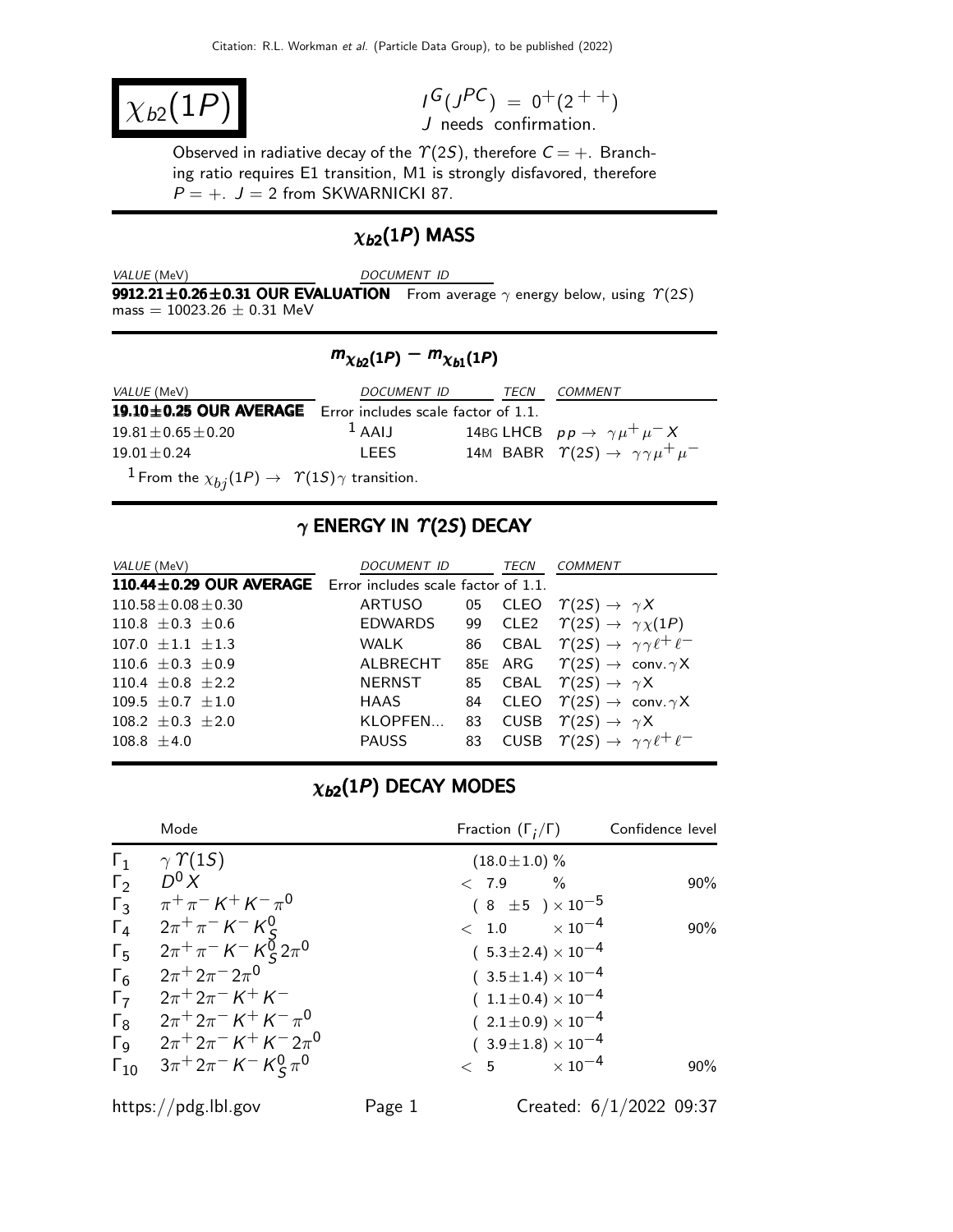| $\Gamma_{11}$ $3\pi^+3\pi^-$                                                                               | $(7.0 \pm 3.1) \times 10^{-5}$ |        |
|------------------------------------------------------------------------------------------------------------|--------------------------------|--------|
| $\Gamma_{12}$ $3\pi$ <sup>+</sup> $3\pi$ <sup>-</sup> $2\pi$ <sup>0</sup>                                  | $(1.0 \pm 0.4) \times 10^{-3}$ |        |
| $\Gamma_{13}$ $3\pi$ <sup>+</sup> $3\pi$ <sup>-</sup> $K$ <sup>+</sup> $K$ <sup>-</sup>                    | $< 8$ $\times 10^{-5}$         | $90\%$ |
| $\Gamma_{14}$ $3\pi$ <sup>+</sup> $3\pi$ <sup>-</sup> $K$ <sup>+</sup> $K$ <sup>-</sup> $\pi$ <sup>0</sup> | $(3.6 \pm 1.5) \times 10^{-4}$ |        |
| $\Gamma_{15}$ $4\pi^{+}4\pi^{-}$                                                                           | $(8 \pm 4) \times 10^{-5}$     |        |
| $\Gamma_{16}$ $4\pi$ <sup>+</sup> $4\pi$ <sup>-</sup> $2\pi$ <sup>0</sup>                                  | $(1.8 \pm 0.7) \times 10^{-3}$ |        |
| $\Gamma_{17}$ $J/\psi J/\psi$                                                                              | $< 4 \times 10^{-5}$           | 90%    |
| $\Gamma_{18}$ $J/\psi \psi(2S)$                                                                            | $< 5$ $\times 10^{-5}$         | 90%    |
| $\Gamma_{19}$ $\psi(2S)\psi(2S)$                                                                           | $< 1.6 \times 10^{-5}$         | 90%    |
| $\Gamma_{20}$ $J/\psi(1S)$ anything                                                                        | $(1.5 \pm 0.4) \times 10^{-3}$ |        |

## $\chi_{b2}(1P)$  BRANCHING RATIOS

| $\Gamma(\gamma \Upsilon(15))/\Gamma_{\text{total}}$ |      |                    |    |             |                                                                                                                           | $\mathsf{\Gamma}_1/\mathsf{\Gamma}$ |
|-----------------------------------------------------|------|--------------------|----|-------------|---------------------------------------------------------------------------------------------------------------------------|-------------------------------------|
| VALUE                                               | EVTS | <b>DOCUMENT ID</b> |    | <b>TECN</b> | COMMENT                                                                                                                   |                                     |
| $0.180 \pm 0.010$ OUR AVERAGE                       |      |                    |    |             |                                                                                                                           |                                     |
| $0.164 + 0.009 + 0.008$                             | 503k | $1$ FULSOM         |    |             | 18 BELL $\Upsilon(2S) \rightarrow \gamma X$                                                                               |                                     |
| $0.185 \pm 0.008 \pm 0.009$                         |      | $2,3,4$   FFS      |    |             | 14M BABR $\Upsilon(2S) \rightarrow \gamma \gamma \mu^+ \mu^-$<br>11 CLEO $e^+e^- \rightarrow \gamma \gamma \ell^+ \ell^-$ |                                     |
| $0.186 \pm 0.011 \pm 0.009$                         | 1770 | 4,5 KORNICER       |    |             |                                                                                                                           |                                     |
| $0.194 + 0.014 + 0.009$                             | 8k   | $6$ LEES           |    |             | 11J BABR $\Upsilon(2S) \rightarrow X\gamma$                                                                               |                                     |
| $0.25 \pm 0.06 \pm 0.01$                            |      | 35 4,7,8 WALK      | 86 |             | CBAL $\Upsilon(2S) \rightarrow \gamma \gamma \ell^+ \ell^-$                                                               |                                     |
| $0.20 \pm 0.05$                                     |      | KLOPFEN            |    |             | 83 CUSB $\Upsilon(2S) \rightarrow \gamma \gamma \ell^+ \ell^-$                                                            |                                     |

<sup>1</sup> FULSOM 18 reports  $[\Gamma(\chi_{b2}(1P) \to \gamma \Upsilon(1S))/\Gamma_{\text{total}}] \times [B(\Upsilon(2S) \to \gamma \chi_{b2}(1P))] =$  $(1.17 \pm 0.01 + 0.06) \times 10^{-2}$  which we divide by our best value B( $\Upsilon(2S) \rightarrow \gamma \chi_{b2}(1P)$ )  $= (7.15 \pm 0.35) \times 10^{-2}$ . Our first error is their experiment's error and our second error

is the systematic error from using our best value.

 $^2$ LEES 14M quotes Γ $(\chi_{b2}(1P) \to \gamma \varUpsilon(1S))/\Gamma_{\text{total}} ~ \times ~ \Gamma(\varUpsilon(2S) \to ~ \gamma \chi_{b2}(1P))/\Gamma_{\text{total}}$  $= (1.32 \pm 0.06)\%$  combining the results from samples of  $\varUpsilon(2S) \to\ \gamma \gamma \mu^+ \mu^-$  with and without converted photons.

<sup>3</sup>LEES 14M reports  $[\Gamma(\chi_{b2}(1P) \to \gamma \Upsilon(1S))/\Gamma_{\text{total}}] \times [B(\Upsilon(2S) \to \gamma \chi_{b2}(1P))] =$  $(1.32 \pm 0.06) \times 10^{-2}$  which we divide by our best value B( $\Upsilon(25) \rightarrow \gamma \chi_{b2}(1P)$ ) =  $(7.15 \pm 0.35) \times 10^{-2}$ . Our first error is their experiment's error and our second error is the systematic error from using our best value.

4 Assuming B( $T(1S) \to \mu^+ \mu^-$ ) = (2.48 ± 0.05)%.

 $^5$  KORNICER 11 reports  $[\Gamma(\chi_{b2}^{'}(1P) \to \gamma \varUpsilon(1S))/\Gamma_{\rm total}]\times[{\cal B}(\varUpsilon(2S) \to \gamma \chi_{b2}^{}(1P))] =$  $(1.33 \pm 0.04 \pm 0.07) \times 10^{-2}$  which we divide by our best value B( $\tau(25) \rightarrow \gamma \chi_{b2}(1P)$ )  $= (7.15 \pm 0.35) \times 10^{-2}$ . Our first error is their experiment's error and our second error is the systematic error from using our best value.

<sup>6</sup>LEES 11J reports  $[\Gamma(\chi_{b2}(1P) \rightarrow \gamma \Upsilon(1S))/\Gamma_{\text{total}}] \times [B(\Upsilon(2S) \rightarrow \gamma \chi_{b2}(1P))] =$  $(13.9 \pm 0.5^{+0.9}_{-1.1}) \times 10^{-3}$  which we divide by our best value B( $\Upsilon(25) \rightarrow \gamma \chi_{b2}(1P)$ )  $= (7.15 \pm 0.35) \times 10^{-2}$ . Our first error is their experiment's error and our second error is the systematic error from using our best value.

 $7$  WALK 86 quotes B( $\textit{T}(2S) \rightarrow \gamma \chi_{b2}(1P)) \times B(\chi_{b2}(1P) \rightarrow \gamma \textit{T}(1S)) \times B(\textit{T}(1S) \rightarrow \gamma \textit{S}(1P))$  $\ell^+ \ell^-$ ) = (4.4  $\pm$  0.9  $\pm$  0.5) %.

 $^8$ WALK 86 reports  $[\Gamma(\chi_{b2} (1P) \to \gamma \varUpsilon(1S))/\Gamma_{\rm total}]\times[{\cal B}(\varUpsilon(2S) \to \gamma \chi_{b2}(1P))] =$  $(17.7 \pm 3.6 \pm 2.0) \times 10^{-3}$  which we divide by our best value B( $\Upsilon(2S) \rightarrow \gamma \chi_{b2}(1P)$ )  $=$  (7.15  $\pm$  0.35)  $\times$  10 $^{-2}$ . Our first error is their experiment's error and our second error is the systematic error from using our best value.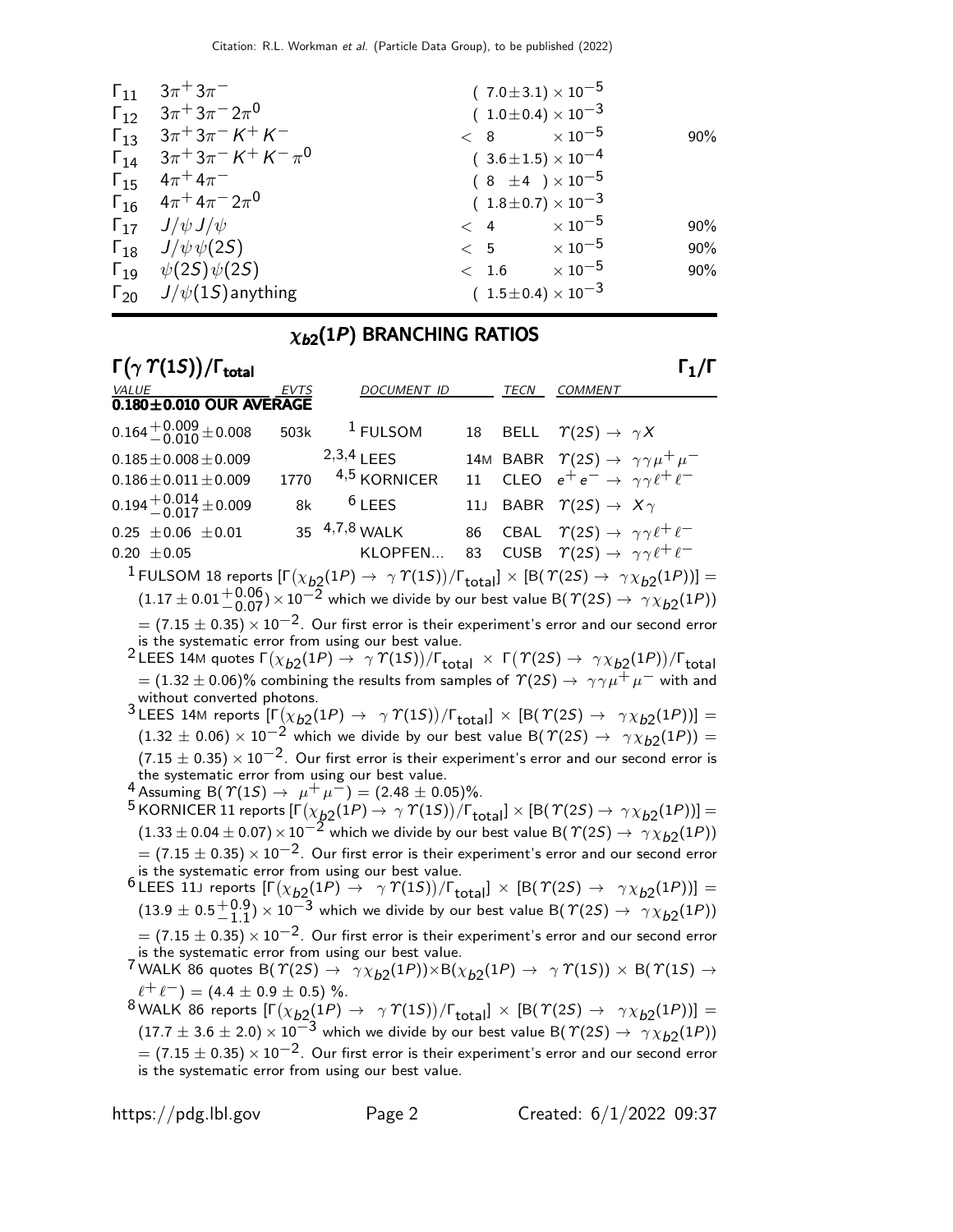| $\Gamma(D^{\mathbf{0}}X)/\Gamma_{\mathbf{total}}$ |        |              |      |                                                 | $\Gamma_2/\Gamma$ |
|---------------------------------------------------|--------|--------------|------|-------------------------------------------------|-------------------|
| <i>VALUE</i>                                      | $CL\%$ | DOCUMENT ID  | TECN | COMMENT                                         |                   |
| $<$ 7.9 $\times$ 10 <sup>-2</sup>                 | 90     | $1,2$ BRIERE |      | 08 CLEO $\Upsilon(2S) \rightarrow \gamma D^0 X$ |                   |
| $^{-1}$ For $p_{D^0}$ $>$ 2.5 GeV/c.              |        |              |      |                                                 |                   |

2 The authors also present their result as  $(5.4 \pm 1.9 \pm 0.5) \times 10^{-2}$ .

## $\Gamma(\pi^+\pi^- K^+ K^-\pi^0)/\Gamma_{\rm total}$  Γ<sub>3</sub>/Γ  $\Gamma_3/\Gamma$ VALUE (units 10<sup>-4</sup>) EVTS DOCUMENT ID TECN COMMENT  $0.84\pm0.50\pm0.04$   $8$   $^1$  ASNER 08A CLEO  $\varUpsilon(2S)\rightarrow\ \gamma\pi^{+}\pi^{-}\,K^{+}\,K^{-}\,\pi^{0}$ 1 ASNER 08A reports  $[\Gamma(\chi_{b2}(1P) \rightarrow \pi^+\pi^- K^+ K^-\pi^0)/\Gamma_{\text{total}}] \times [B(\Upsilon(2S) \rightarrow$  $(\gamma \chi_{b2}(1P))] = (6 \pm 3 \pm 2) \times 10^{-6}$  which we divide by our best value B( $\gamma(2S) \rightarrow$  $\gamma \chi_{b2}(1P)$ ) = (7.15  $\pm$  0.35) × 10<sup>-2</sup>. Our first error is their experiment's error and our second error is the systematic error from using our best value.

$$
\begin{array}{ll}\n\Gamma(2\pi^+\pi^-K^-K^0_S)/\Gamma_{\text{total}} & \Gamma_4/\Gamma \\
\hline\n\frac{VALUE \text{ (units 10}^{-4})}{4.0} & \frac{CL\%}{90} & \frac{DOC \text{ UMENT ID}}{1 \text{ ASNER}} & \frac{CECN}{08A} & \frac{COMMENT}{CLEO} \\
\hline\n\text{1 ASNER} & 08A & \text{ CLEO} & \frac{COMMENT}{1} & \times \left[ F(\chi_{b2}(1P) \rightarrow 2\pi^+\pi^-K^-K^0_S)/F_{\text{total}} \right] \times \left[ B(\Upsilon(2S) \rightarrow \Upsilon_4)(1P) \right] \\
\hline\n\text{1 ASNER} & 08A \text{ reports } \left[ F(\chi_{b2}(1P) \rightarrow 2\pi^+\pi^-K^-K^0_S)/F_{\text{total}} \right] \times \left[ B(\Upsilon(2S) \rightarrow \Upsilon_4)(1P) \right] \\
\hline\n= 7.15 \times 10^{-2}.\n\end{array}
$$

$$
\Gamma(2\pi^+\pi^-K^-K^0_S 2\pi^0)/\Gamma_{\text{total}}
$$

VALUE (units 10<sup>-4</sup>) EVTS DOCUMENT ID TECN COMMENT 5.3 $\pm$ 2.4 $\pm$ 0.3 11 <sup>1</sup> Asner 08A cleo  $\varUpsilon(2S) \to \gamma 2\pi^+ \pi^- \,$ K $^ 2\pi^0$  $1$  ASNER 08A reports  $[\Gamma(\chi_{b2}(1P) \rightarrow 2\pi^+\pi^- K^- K^0_S 2\pi^0)/\Gamma_{\text{total}}] \times [B(\Upsilon(2S) \rightarrow$  $(\gamma \chi_{b2}(1P))] = (38 \pm 14 \pm 10) \times 10^{-6}$  which we divide by our best value B( $\gamma(2S) \rightarrow$  $\gamma \chi_{b2}(1P)$ ) = (7.15  $\pm$  0.35)  $\times$  10<sup>-2</sup>. Our first error is their experiment's error and our second error is the systematic error from using our best value.

| $\Gamma(2\pi^+ 2\pi^- 2\pi^0)/\Gamma_{\rm total}$  |    |                                                                                                                                                                                                                                                                                                                                                                                                                                                        |  |         | $\Gamma_6/\Gamma$ |
|----------------------------------------------------|----|--------------------------------------------------------------------------------------------------------------------------------------------------------------------------------------------------------------------------------------------------------------------------------------------------------------------------------------------------------------------------------------------------------------------------------------------------------|--|---------|-------------------|
| VALUE (units $10^{-4}$ ) EVTS                      |    | DOCUMENT ID TECN                                                                                                                                                                                                                                                                                                                                                                                                                                       |  | COMMENT |                   |
| $3.5 \pm 1.4 \pm 0.2$                              | 19 | <sup>1</sup> ASNER 08A CLEO $\Upsilon(2S) \rightarrow \gamma 2\pi^+ 2\pi^- 2\pi^0$                                                                                                                                                                                                                                                                                                                                                                     |  |         |                   |
|                                                    |    | <sup>1</sup> ASNER 08A reports $[\Gamma(\chi_{b2}(1P) \to 2\pi^+ 2\pi^- 2\pi^0)/\Gamma_{\text{total}}] \times [B(\Upsilon(2S) \to \gamma \chi_{b2}(1P))]$<br>$= (25 \pm 8 \pm 6) \times 10^{-6}$ which we divide by our best value B( $\Upsilon(25) \rightarrow \gamma \chi_{b2}(1P)$ ) =<br>$(7.15 \pm 0.35) \times 10^{-2}$ . Our first error is their experiment's error and our second error is<br>the systematic error from using our best value. |  |         |                   |
| $\Gamma(2\pi^+ 2\pi^- K^+ K^-)/\Gamma_{\rm total}$ |    |                                                                                                                                                                                                                                                                                                                                                                                                                                                        |  |         |                   |

| VALUE (units $10^{-4}$ ) EVTS | DOCUMENT ID TECN COMMENT                                        |  |                                                                                                                                                     |
|-------------------------------|-----------------------------------------------------------------|--|-----------------------------------------------------------------------------------------------------------------------------------------------------|
| $1.1 \pm 0.4 \pm 0.1$ 14      | $^1$ ASNER                                                      |  | 08A CLEO $\Upsilon(2S) \rightarrow \gamma 2\pi^+ 2\pi^- K^+ K^-$                                                                                    |
|                               |                                                                 |  | <sup>1</sup> ASNER 08A reports $[\Gamma(\chi_{b2}(1P) \rightarrow 2\pi^+ 2\pi^- K^+ K^-)/\Gamma_{\text{total}}] \times [B(\Upsilon(2S) \rightarrow$ |
|                               |                                                                 |  | $\gamma \chi_{b2}(1P)$ ] = $(8 \pm 2 \pm 2) \times 10^{-6}$ which we divide by our best value B( $\gamma$ (2S) $\rightarrow$                        |
|                               | second error is the systematic error from using our best value. |  | $\gamma \chi_{b2}(1P)$ = (7.15 $\pm$ 0.35) $\times$ 10 <sup>-2</sup> . Our first error is their experiment's error and our                          |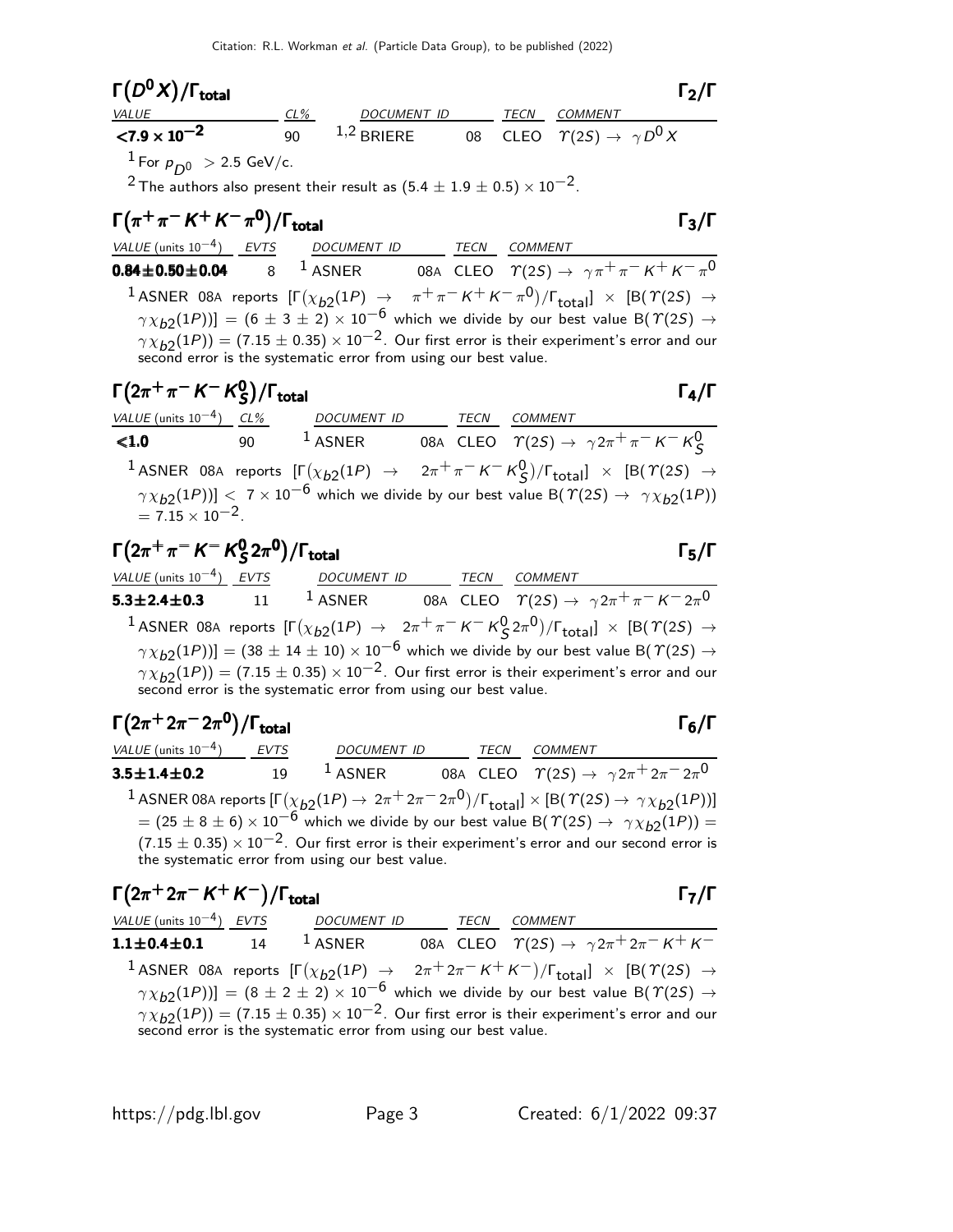# $\Gamma(2\pi^+ 2\pi^- K^+ K^- \pi^0)/\Gamma_{\text{total}}$  Γ<sub>8</sub>/Γ

|  | VALUE (units $10^{-4}$ ) EVTS DOCUMENT ID TECN COMMENT |  |                                                                                                                                                                                            |
|--|--------------------------------------------------------|--|--------------------------------------------------------------------------------------------------------------------------------------------------------------------------------------------|
|  |                                                        |  |                                                                                                                                                                                            |
|  |                                                        |  | <sup>1</sup> ASNER 08A reports $[\Gamma(\chi_{b2}(1P) \rightarrow 2\pi^+ 2\pi^- K^+ K^- \pi^0)/\Gamma_{\text{total}}] \times [B(T(2S) \rightarrow$                                         |
|  |                                                        |  | $\gamma \chi_{b2}(1P)$ ] = (15 ± 5 ± 4) × 10 <sup>-6</sup> which we divide by our best value B( $\gamma$ (2S) $\rightarrow$                                                                |
|  |                                                        |  | $\gamma \chi_{b2}(1P)$ = (7.15 $\pm$ 0.35) $\times$ 10 <sup>-2</sup> . Our first error is their experiment's error and our second error is the systematic error from using our best value. |
|  |                                                        |  |                                                                                                                                                                                            |

$$
\Gamma(2\pi^+ 2\pi^- K^+ K^- 2\pi^0)/\Gamma_{\text{total}}
$$

 $VALU E$  (units 10<sup>-4</sup>) EVTS DOCUMENT ID TECN COMMENT 3.9 $\pm$ 1.8 $\pm$ 0.2 11  $^{-1}$  ASNER 08A CLEO  $\varUpsilon(2S) \to \ \gamma 2\pi^+ 2\pi^- K^+ K^- 2\pi^0$  $1$  ASNER 08A reports  $[\Gamma(\chi_{b2}(1P) \to 2\pi^+ 2\pi^- K^+ K^- 2\pi^0)/\Gamma_{\rm total}]\times [B(\Upsilon(2S) \to$  $(\gamma \chi_{b2}(1P))] = (28 \pm 11 \pm 7) \times 10^{-6}$  which we divide by our best value B( $\gamma$ (25)  $\rightarrow$  $\gamma \chi_{b2}(1P)$ ) = (7.15  $\pm$  0.35)  $\times$  10<sup>-2</sup>. Our first error is their experiment's error and our second error is the systematic error from using our best value.

### $\Gamma(3\pi^+ 2\pi^- K^- K^0_S)$  $\Gamma(3\pi^+ 2\pi^- K^- K^0_S \pi^0)/\Gamma_{\text{total}}$  Γ<sub>10</sub>/Γ )/Γ<sub>total</sub> $Γ_{10}/Γ$

VALUE (units 10<sup>-4</sup>) CL% DOCUMENT ID TECN COMMENT  $5$  90 <sup>1</sup> ASNER 08A CLEO  $\Upsilon(2S)$  →  $\gamma 3\pi^+ 2\pi^- K^- K^0_S \pi^0$  $^1$ ASNER 08A reports  $[\Gamma(\chi_{b2}(1P) \rightarrow 3\pi^+ 2\pi^- K^- K^0_S \pi^0)/\Gamma_{\rm total}]\times [B(\Upsilon(2S) \rightarrow$ S  $\left(\gamma \chi_{b2}(1P)\right)$  <  $36 \times 10^{-6}$  which we divide by our best value B( $\gamma(2S) \rightarrow \gamma \chi_{b2}(1P)$ )  $= 7.15 \times 10^{-2}$ .

### $\Gamma(3\pi^+3\pi^-)/\Gamma_{\rm total}$  Γ<sub>11</sub>/Γ )/Γ<sub>total</sub> Γ<sub>11</sub>/Γ

| VALUE (units $10^{-4}$ )                        | EVTS | <b>DOCUMENT ID</b> | TECN | <i>COMMENT</i>                                                                                                                                    |
|-------------------------------------------------|------|--------------------|------|---------------------------------------------------------------------------------------------------------------------------------------------------|
| $0.70 \pm 0.31 \pm 0.03$                        | a    | $1$ ASNER          |      | 08A CLEO $\Upsilon(2S) \rightarrow \gamma 3\pi^+ 3\pi^-$                                                                                          |
|                                                 |      |                    |      | <sup>1</sup> ASNER 08A reports $[\Gamma(\chi_{b2}(1P) \to 3\pi^+3\pi^-)/\Gamma_{\text{total}}] \times [B(\Upsilon(2S) \to \gamma \chi_{b2}(1P))]$ |
|                                                 |      |                    |      | $= (5 \pm 2 \pm 1) \times 10^{-6}$ which we divide by our best value B( $\Upsilon(2S) \rightarrow \gamma \chi_{b2}(1P)$ ) =                       |
| the systematic error from using our best value. |      |                    |      | $(7.15 \pm 0.35) \times 10^{-2}$ . Our first error is their experiment's error and our second error is                                            |

### $\Gamma(3\pi^+3\pi^-2\pi^0)/\Gamma_{\rm total}$  Γ<sub>12</sub>/Γ /Γ $_{\rm total}$ Γ $_{12}/$ Γ

VALUE (units  $10^{-4}$ ) EVTS DOCUMENT ID TECN COMMENT  ${\bf 10.2 \pm 3.6 \pm 0.5}$  34  $^{\text{1}}$  ASNER 08A CLEO  $\varUpsilon(2S) \rightarrow \ \gamma \, 3 \pi^{\text{+}} \, 3 \pi^{\text{+}} \, 2 \pi^{\text{0}}$  $^1$  ASNER 08A reports  $[\Gamma(\chi_{b2}(1P) \to 3\pi^+ 3\pi^- 2\pi^0)/\Gamma_{\rm total}]\times [{\rm B}(\Upsilon(2S) \to \gamma \chi_{b2}(1P))]$  $= (73 \pm 16 \pm 20) \times 10^{-6}$  which we divide by our best value B( $\Upsilon(25) \rightarrow \gamma \chi_{b2}(1P)$ )  $=$  (7.15  $\pm$  0.35)  $\times$  10 $^{-2}$ . Our first error is their experiment's error and our second error is the systematic error from using our best value.

Γ 3π <sup>+</sup> 3π <sup>−</sup> K + K − 3π+3π−+<sup>−</sup> <sup>+</sup> <sup>−</sup> K <sup>+</sup> KΓ/Γtotal Γ13/Γ <sup>+</sup>−+/Γtotal <sup>Γ</sup>13/Γ Γ /Γtotal Γ13/Γ Γ /Γtotal Γ13/Γ VALUE (units 10−4) CL% DOCUMENT ID TECN COMMENT <sup>&</sup>lt;0.<sup>8</sup> <sup>90</sup> <sup>1</sup> ASNER 08<sup>A</sup> CLEO <sup>Υ</sup>(2S) <sup>→</sup> <sup>γ</sup> <sup>3</sup>π<sup>+</sup> <sup>3</sup>π<sup>−</sup> <sup>K</sup><sup>+</sup> <sup>K</sup><sup>−</sup> 1 ASNER 08<sup>A</sup> reports [Γ χb2 (1P) <sup>→</sup> <sup>3</sup>π<sup>+</sup> <sup>3</sup>π<sup>−</sup> <sup>K</sup><sup>+</sup> <sup>K</sup><sup>−</sup> /Γtotal] <sup>×</sup> [B(Υ(2S) <sup>→</sup> γ χb2 (1P))] <sup>&</sup>lt; <sup>6</sup> <sup>×</sup> <sup>10</sup>−<sup>6</sup> which we divide by our best value B(Υ(2S) <sup>→</sup> γ χb<sup>2</sup> (1P)) = 7.<sup>15</sup> <sup>×</sup> <sup>10</sup>−2.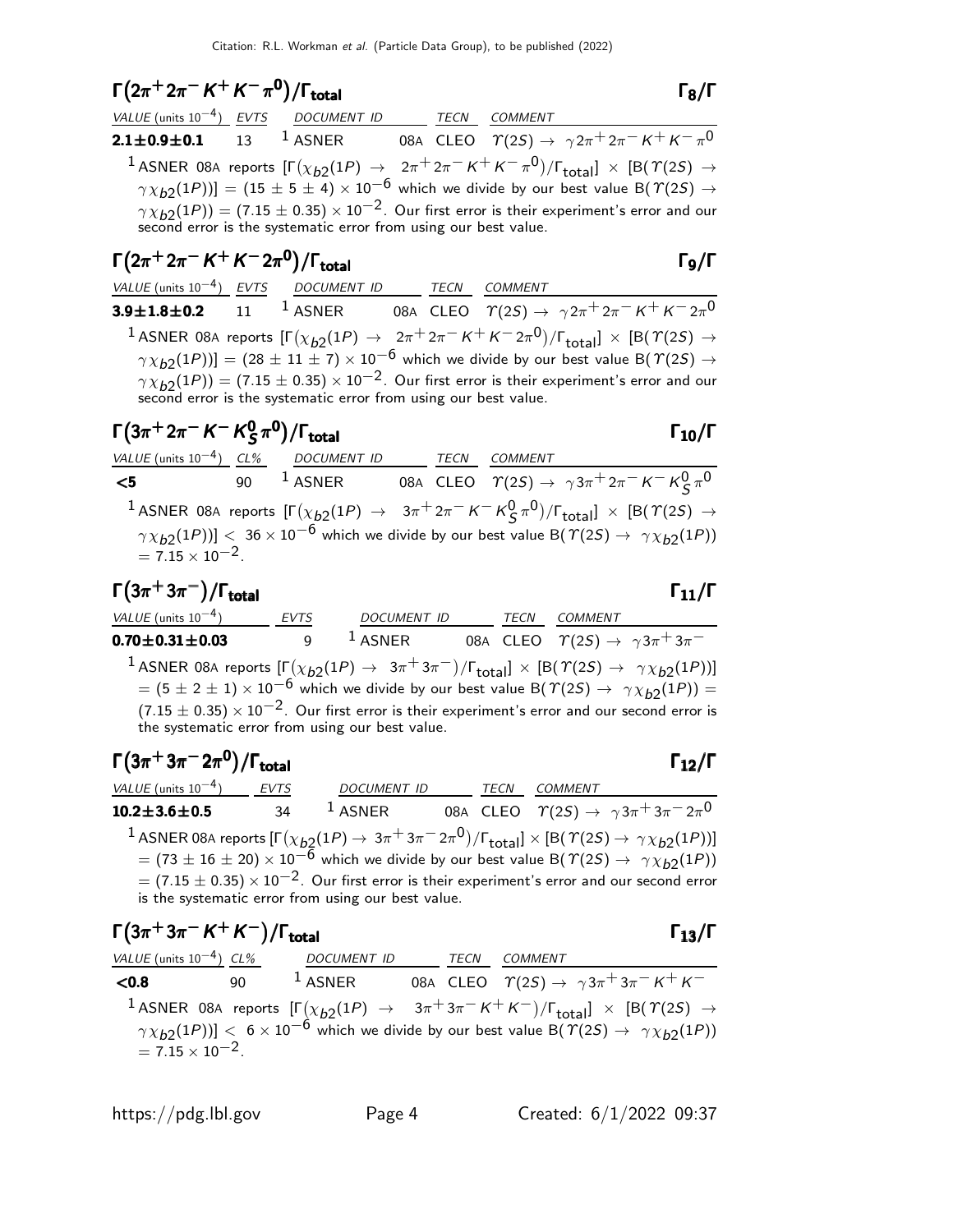$$
\Gamma(3\pi^+3\pi^- K^+ K^- \pi^0)/\Gamma_{\text{total}}
$$

VALUE (units 10<sup>-4</sup>) EVTS DOCUMENT ID TECN COMMENT 3.6 $\pm$ 1.5 $\pm$ 0.2 14  $^1$  Asner 08a cleo  $\varUpsilon(2S) \to \gamma 3 \pi^+ 3 \pi^- K^+ K^- \pi^0$ 1 ASNER 08A reports  $[\Gamma(\chi_{b2}(1P) \rightarrow 3\pi + 3\pi - K + K - \pi^0)/\Gamma_{\text{total}}] \times [B(\Upsilon(2S) \rightarrow$  $(\gamma \chi_{b2}(1P))] = (26 \pm 8 \pm 7) \times 10^{-6}$  which we divide by our best value B( $\gamma$ (2S)  $\rightarrow$  $\gamma \chi_{b2}(1P)$ ) = (7.15  $\pm$  0.35)  $\times$  10<sup>-2</sup>. Our first error is their experiment's error and our second error is the systematic error from using our best value.

| $\Gamma(4\pi^+4\pi^-)/\Gamma_{\rm total}$                                                                                                                                                                                                                                         |             |                    |  |      | $\Gamma_{15}/\Gamma$                                                                                   |  |  |
|-----------------------------------------------------------------------------------------------------------------------------------------------------------------------------------------------------------------------------------------------------------------------------------|-------------|--------------------|--|------|--------------------------------------------------------------------------------------------------------|--|--|
| $VALUE$ (units $10^{-4}$ )                                                                                                                                                                                                                                                        | <b>EVTS</b> | <b>DOCUMENT ID</b> |  | TECN | <b>COMMENT</b>                                                                                         |  |  |
| $0.84 \pm 0.40 \pm 0.04$                                                                                                                                                                                                                                                          |             | $1$ ASNER          |  |      | 08A CLEO $\Upsilon(2S) \rightarrow \gamma 4\pi^+ 4\pi^-$                                               |  |  |
| <sup>1</sup> ASNER 08A reports $[\Gamma(\chi_{b2}(1P) \to 4\pi^+ 4\pi^-)/\Gamma_{\text{total}}] \times [B(\Upsilon(2S) \to \gamma \chi_{b2}(1P))]$<br>$= (6 \pm 2 \pm 2) \times 10^{-6}$ which we divide by our best value B( $\Upsilon(25) \rightarrow \gamma \chi_{b2}(1P)$ ) = |             |                    |  |      |                                                                                                        |  |  |
|                                                                                                                                                                                                                                                                                   |             |                    |  |      |                                                                                                        |  |  |
| the systematic error from using our best value.                                                                                                                                                                                                                                   |             |                    |  |      | $(7.15 \pm 0.35) \times 10^{-2}$ . Our first error is their experiment's error and our second error is |  |  |

| $\Gamma(4\pi^{+}4\pi^{-}2\pi^{0})/\Gamma_{\text{total}}$                                                                                                  |             |                                                                                                                                                                                                                                                                                                           |      |                | $\Gamma_{16}/\Gamma$                                            |
|-----------------------------------------------------------------------------------------------------------------------------------------------------------|-------------|-----------------------------------------------------------------------------------------------------------------------------------------------------------------------------------------------------------------------------------------------------------------------------------------------------------|------|----------------|-----------------------------------------------------------------|
| VALUE (units $10^{-4}$ )                                                                                                                                  | <b>EVTS</b> | <b>DOCUMENT ID</b>                                                                                                                                                                                                                                                                                        | TECN | <b>COMMENT</b> |                                                                 |
| $18 + 7 + 1$                                                                                                                                              | 29          | $1$ ASNER                                                                                                                                                                                                                                                                                                 |      |                | 08A CLEO $\Upsilon(2S) \rightarrow \gamma 4\pi^+ 4\pi^- 2\pi^0$ |
| <sup>1</sup> ASNER 08A reports $[\Gamma(\chi_{b2}(1P) \to 4\pi^+ 4\pi^- 2\pi^0)/\Gamma_{\text{total}}] \times [B(\Upsilon(2S) \to \gamma \chi_{b2}(1P))]$ |             | $= (132 \pm 31 \pm 40) \times 10^{-6}$ which we divide by our best value B( $\Upsilon(25) \rightarrow \gamma \chi_{b2}(1P)$ )<br>$=$ (7.15 $\pm$ 0.35) $\times$ 10 <sup>-2</sup> . Our first error is their experiment's error and our second error<br>is the systematic error from using our best value. |      |                |                                                                 |

# Γ $(J/\psi J/\psi)/\Gamma_{\rm total}$

| VALUE (units $10^{-5}$ ) | $CL\%$ | <b>DOCUMENT ID</b> | TECN | <b>COMMENT</b>                                                                                                                                                                                                                                                                                     |
|--------------------------|--------|--------------------|------|----------------------------------------------------------------------------------------------------------------------------------------------------------------------------------------------------------------------------------------------------------------------------------------------------|
| $\leq$ 5                 | 90.    | $1$ SHEN           |      | 12 BELL $\Upsilon(2S) \rightarrow \gamma \psi X$                                                                                                                                                                                                                                                   |
|                          |        |                    |      | <sup>1</sup> SHEN 12 reports < $4.5 \times 10^{-5}$ from a measurement of $[\Gamma(\chi_{b2}(1P) \to J/\psi J/\psi)/\Gamma_{\text{total}}] \times [\text{B}(\Upsilon(2S) \to \gamma \chi_{b2}(1P))]$ assuming $\text{B}(\Upsilon(2S) \to \gamma \chi_{b2}(1P)) = (7.15 \pm 0.35) \times 10^{-2}$ . |
|                          |        |                    |      |                                                                                                                                                                                                                                                                                                    |

# Γ $(J/\psi \psi(2S))$ /Γ<sub>total</sub> Γ<sub>18</sub>/Γ

| VALUE (units $10^{-5}$ ) | CL% | <b>DOCUMENT ID</b> | <b>TECN</b> | COMMENT                                                                                                                                                                                                                                                          |
|--------------------------|-----|--------------------|-------------|------------------------------------------------------------------------------------------------------------------------------------------------------------------------------------------------------------------------------------------------------------------|
| − <5                     | 90  | $1$ SHEN           |             | 12 BELL $\Upsilon(2S) \rightarrow \gamma \psi X$                                                                                                                                                                                                                 |
| $0.35 \times 10^{-2}$ .  |     |                    |             | <sup>1</sup> SHEN 12 reports < 4.9 × 10 <sup>-5</sup> from a measurement of $[\Gamma(\chi_{b2}(1P) \to J/\psi \psi(2S))/\Gamma_{\text{total}}]$ × [B( $\Upsilon(2S) \to \gamma \chi_{b2}(1P)$ )] assuming B( $\Upsilon(2S) \to \gamma \chi_{b2}(1P)$ ) = (7.15 ± |

### Γ $(\psi(2S)\psi(2S))$ /Γ<sub>total</sub> Γ<sub>19</sub>/Γ total

| VALUE (units $10^{-5}$ ) | CL% | <b>DOCUMENT ID</b> | TECN | COMMENT                                                                                                                                                                                                                                                                   |  |
|--------------------------|-----|--------------------|------|---------------------------------------------------------------------------------------------------------------------------------------------------------------------------------------------------------------------------------------------------------------------------|--|
| < 1.6                    | 90  | $1$ SHEN           |      | 12 BELL $\Upsilon(2S) \rightarrow \gamma \psi X$                                                                                                                                                                                                                          |  |
|                          |     |                    |      | <sup>1</sup> SHEN 12 reports < $1.6 \times 10^{-5}$ from a measurement of $[\Gamma(\chi_{b2}(1P) \to \psi(2S)\psi(2S))/\Gamma_{\text{total}}] \times [B(\Upsilon(2S) \to \gamma \chi_{b2}(1P))]$ assuming $B(\Upsilon(2S) \to \gamma \chi_{b2}(1P)) = (7.15 \pm 10^{-5})$ |  |
|                          |     |                    |      |                                                                                                                                                                                                                                                                           |  |
| $0.35) \times 10^{-2}$ . |     |                    |      |                                                                                                                                                                                                                                                                           |  |

| $\Gamma\left(\frac{J}{\psi(1S)}\right)$ anything) / $\Gamma$ <sub>total</sub> |      |             |  |      |                                       |  |
|-------------------------------------------------------------------------------|------|-------------|--|------|---------------------------------------|--|
| <i>VALUE</i> (units $10^{-3}$ )                                               | EVTS | DOCUMENT ID |  | TECN | <i>COMMENT</i>                        |  |
| $1.50 \pm 0.34 \pm 0.22$                                                      | 462  | JIA         |  |      | 17A BELL $e^+e^- \rightarrow$ hadrons |  |

 $\Gamma_{17}/\Gamma$ 

total and  $14/1$